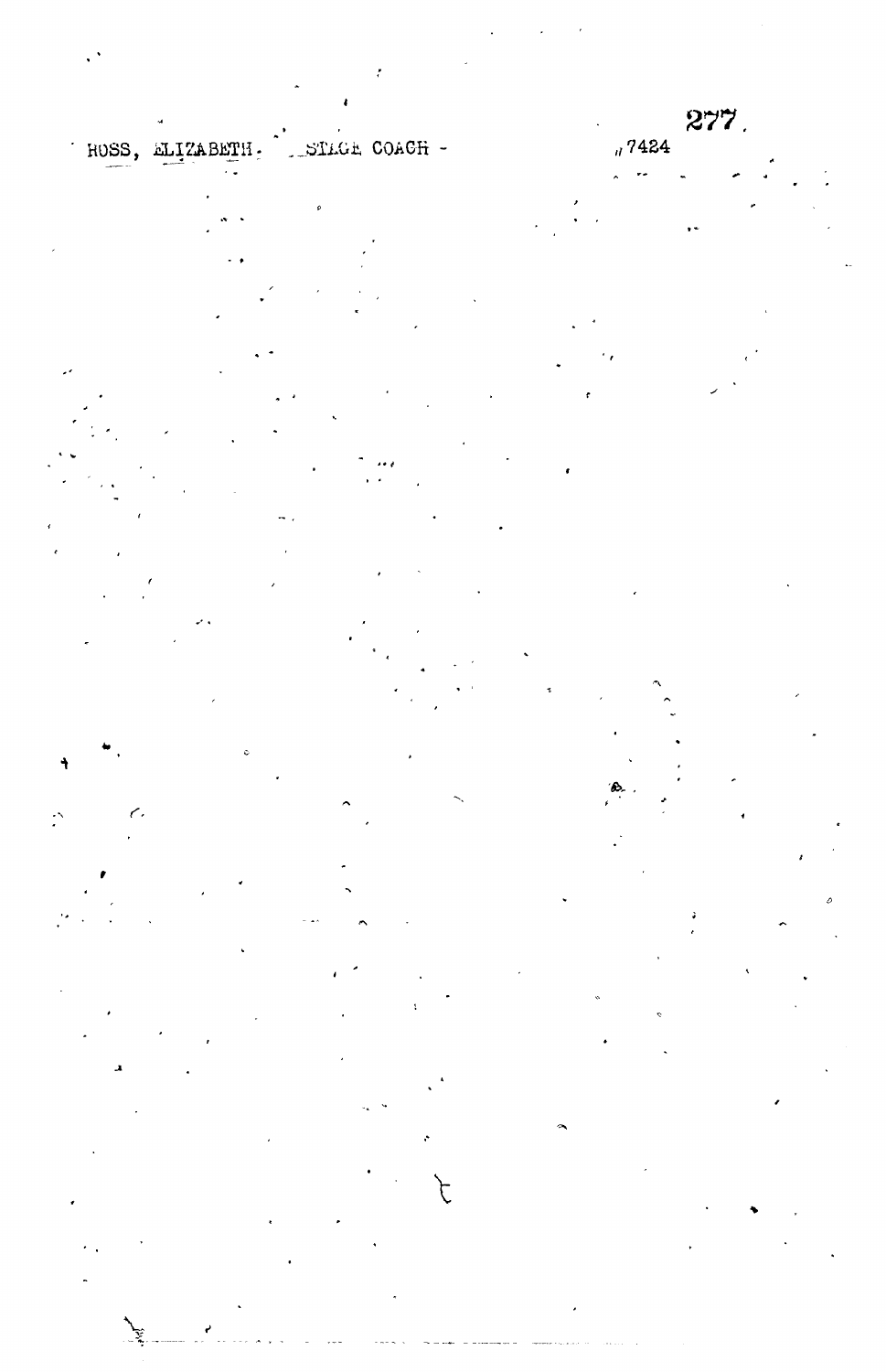## £78

## ROSS, ELIZABETH. STAGE COACH. \* 7424

Elizabeth Ross, Interviewer Indian-Pioneer History September 3, 1937

## Stage Coach

During several years, passengers bound from .Tahleouah for Fort Gibson, or from that place to Tahlequah, were carried in e stage coach similar to those-which heve. often been mentioned in connection, with the far west. At one tire horse-drawn wagons were largely used, but after the passage of many years large covered hacks were often used, and eventually John F. Wilson, proprietor of a large livery. 'barn at Tahlequah placed^ a stege coach in operation. The vehicle was drawn by four horses and the distance between the two towns was covered in exceptionally good time consfuring the road which was unpeved and often in poor condition due to adverse weather concitions. The distance was approximate!y twenty=one miles over a route which led through woodlands, .prairie, and hills.

The United States mail bags'were carried on the stage coach, and there was usually a crowd assenbled in front of the post offices at each end of the line whon-the vehicle arriyed.

**• • ©**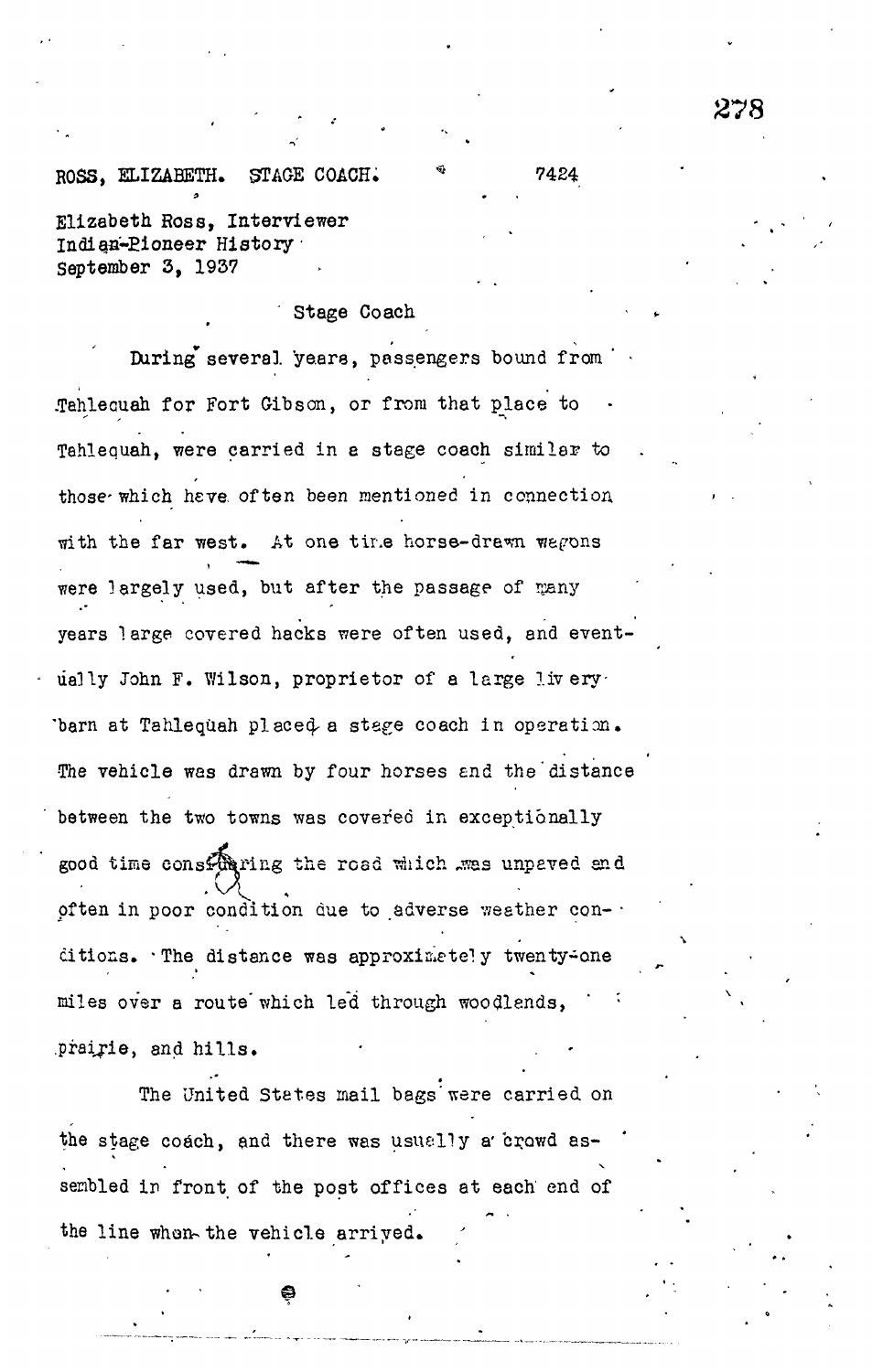ROSS, ELIZABETH. STAGE COACH. 7424

On severel occasions the stage coach was  $\bullet$  .  $\bullet$  .  $\bullet$  .  $\bullet$  .  $\bullet$  .  $\bullet$  .  $\bullet$ held up and the mail bags secured and carried away/ **/ V •** by robbers, but usually the trips were without  $\mathbf{y} = \mathbf{y}$  the trips were without  $\mathbf{y} = \mathbf{y}$ unusual incident. .During the-latte r half\_of 1B94 and the set of  $\mathcal{O}$  several lawless characters were set of  $\mathcal{O}$ known time, from time, from time, at several places at several places  $\mathcal{L}$ along the road, and there was possibility that robbery  $\mathcal{L}$  as a consequence so: sengers felt unpasy along the more lonely sections of the route, but except on the occasions mentioned no trouble was experienced.

 $\bullet$  •  $\bullet$  •  $\bullet$  •  $\bullet$  •  $\bullet$  •  $\bullet$  •  $\bullet$  •  $\bullet$  •  $\bullet$  •  $\bullet$  •  $\bullet$  •  $\bullet$  •  $\bullet$  •  $\bullet$  •  $\bullet$  •  $\bullet$  •  $\bullet$  •  $\bullet$  •  $\bullet$  •  $\bullet$  •  $\bullet$  •  $\bullet$  •  $\bullet$  •  $\bullet$  •  $\bullet$  •  $\bullet$  •  $\bullet$  •  $\bullet$  •  $\bullet$  •  $\bullet$  •  $\bullet$  •  $\bullet$ 

 $\overline{2}$ 

There were several watercourses along the route which were usually fordable, and at times were almost devoid of water, but in times of copious rainfall the streams, even the smallest, became wide and raging torrents and could not be crossed for hours. At such times, the driver waited until the waters subsided sufficiently for the horses to draw the vehicle to the opposite bank. Bridges were unknown at this period, and no one"seems to have thought of the convenience bridges vould have been to all con-

The four horses composing the motive power  $\cdot$ 

.<br>Certain de